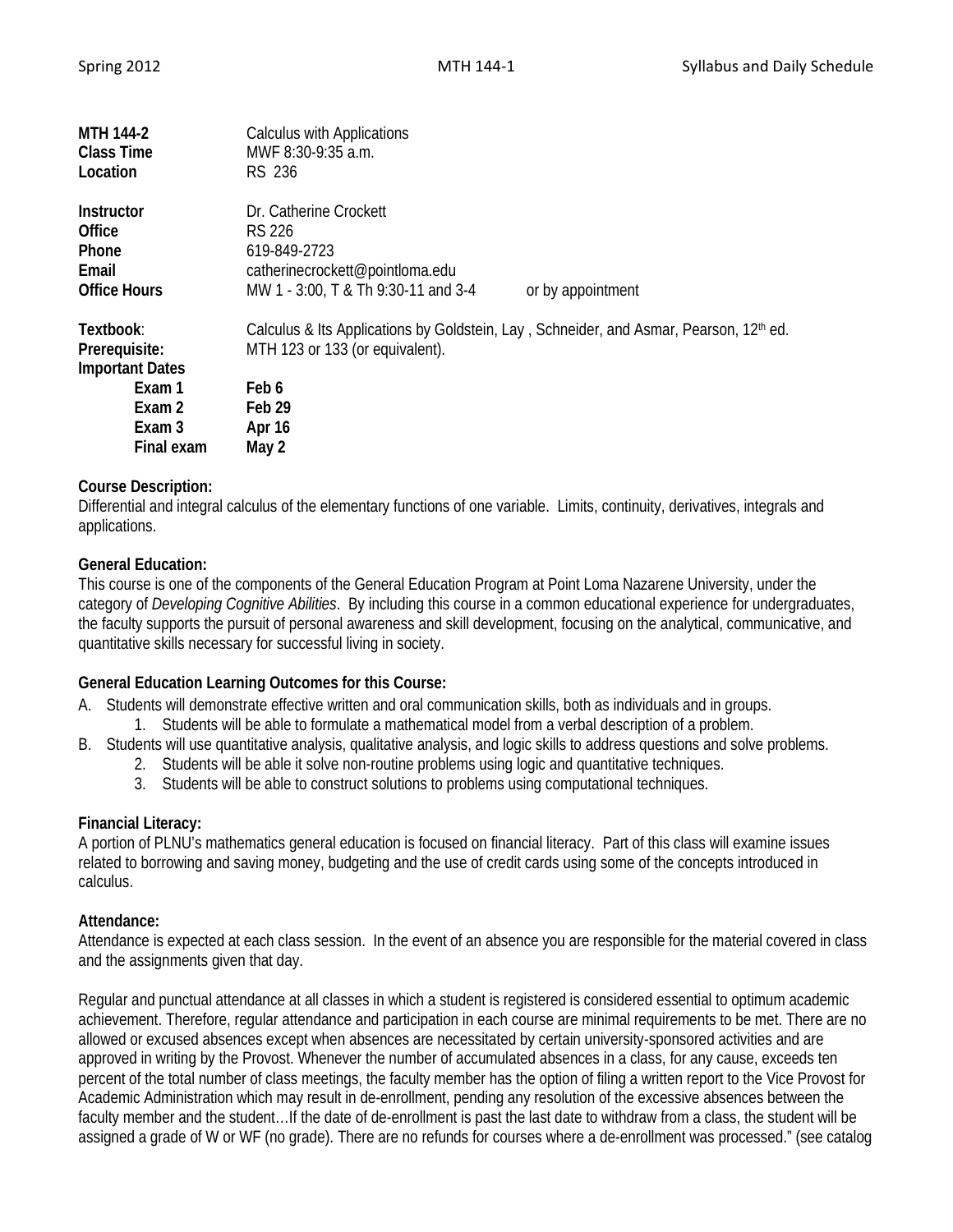# for full text)

# **Class Enrollment:**

It is the student's responsibility to maintain his/her class schedule. Should the need arise to drop this course (personal emergencies, poor performance, etc.), the student has the responsibility to follow through (provided the drop date meets the stated calendar deadline established by the university), not the instructor. Simply ceasing to attend this course or failing to follow through to arrange for a change of registration (drop/add) may easily result in a grade of F on the official transcript.

# **Academic Accommodations:**

While all students are expected to meet the minimum academic standards for completion of this course as established by the instructor, students with disabilities may require academic accommodations. At Point Loma Nazarene University, students requesting academic accommodations must file documentation with the Disability Resource Center (DRC), located in the Bond Academic Center. Once the student files documentation, the Disability Resource Center will contact the student's instructors and provide written recommendations for reasonable and appropriate accommodations to meet the individual needs of the student. This policy assists the university in its commitment to full compliance with Section 504 of the Rehabilitation Act of 1973, the Americans with Disabilities (ADA) Act of 1990, and ADA Amendments Act of 2008, all of which prohibit discrimination against students with disabilities and guarantees all qualified students equal access to and benefits of PLNU programs and activities.

Students with learning disabilities who may need accommodations should discuss options with the instructor during the first two weeks of class.

# **Academic Honesty:**

The Point Loma Nazarene University community holds the highest standards of honesty and integrity in all aspects of university life. Academic honesty and integrity are strong values among faculty and students alike. Any violation of the university's commitment is a serious affront to the very nature of Point Loma's mission and purpose.

Academic dishonesty is the act of presenting information, ideas, and/or concepts as one's own when in reality they are the results of another person's creativity and effort. Such acts include plagiarism, copying of class assignments, and copying or other fraudulent behavior on examinations. For more details on PLNU's policy go to: <http://www.pointloma.edu/experience/academics/catalogs/undergraduate-catalog/point-loma-education/academic-policies>

A student who is caught cheating on any item of work will receive a zero on that item and may receive an "F" for the semester. See the PLNU Catalog for a further explanation of the PLNU procedures for academic dishonesty.

# **Final Exam: Date and Time**

The final exam date and time is set by the university at the beginning of the semester and may not be changed by the instructor. Only in the case that a student is required to take three exams during the same day of finals week is an instructor authorized to change the exam date and time for that particular student.

**Grading:** Grades for the course will be based on homework (25%), three exams (15% each; total of 45 %), and a final exam (30%).

**Homework (25%):** Homework will be assigned every class meeting. A homework assignment is late if it is not received at the start of class on the due date. No late homework will be accepted; however the two lowest homework scores will be dropped. Please be sure that your homework is stapled together and the problems are in order. Homework will be scored on a combination of completeness and correctness. A random selection (the same for all people) of the problems will be graded on any homework assignment.

**Tests and Final Exam (15% each and 30%):** Tests and the Final Exam will include problems and questions over material assigned in the text, readings and handouts, as well as material presented in class.

No examination shall be missed without prior consent by me or a well documented emergency beyond your control. A score of zero will be assigned for an examination that is missed without prior consent or a well documented emergency beyond your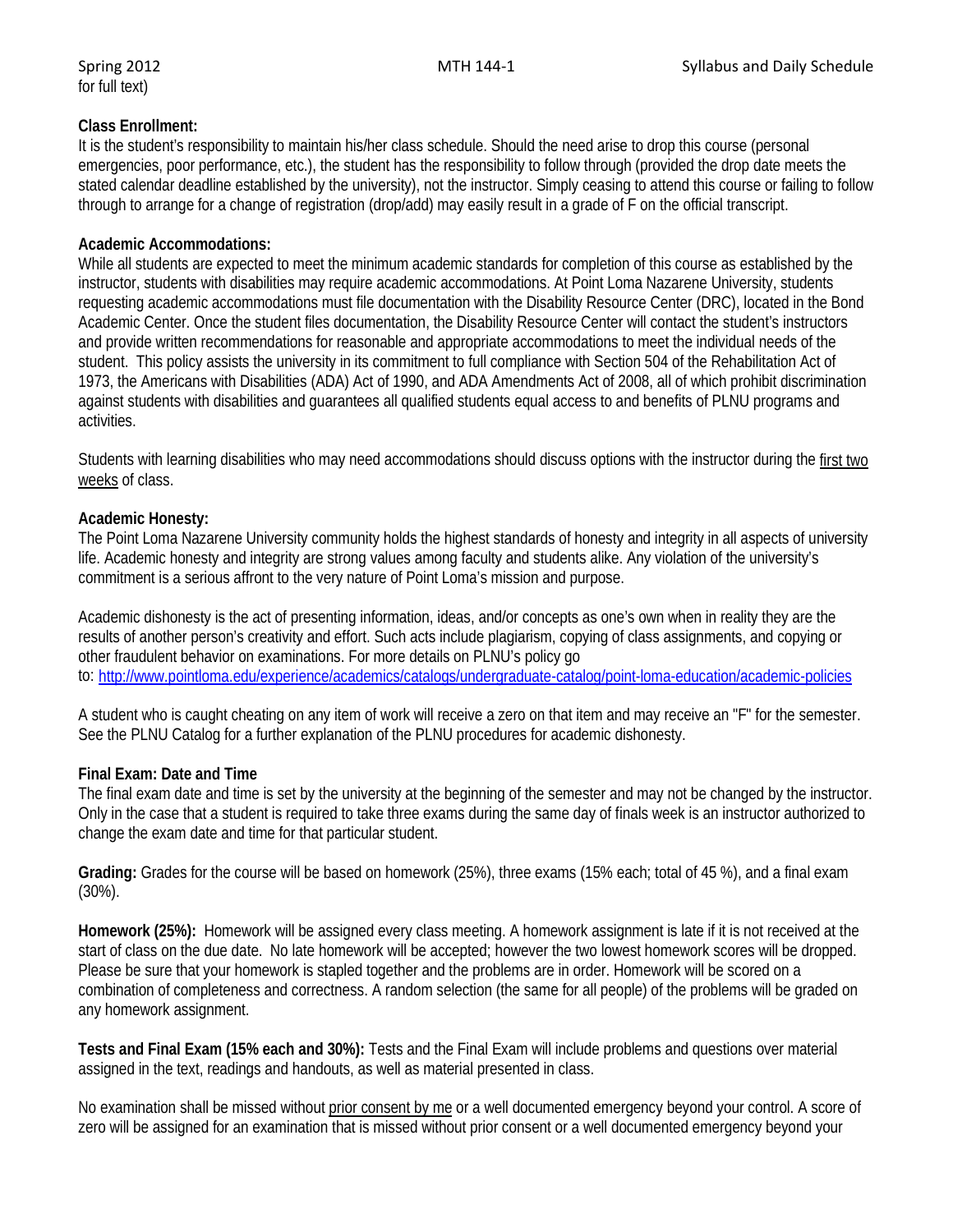control. The examination schedule is included in the daily schedule. I do not intend to accept excuses such as poor communication with parents, benefactors, sport team sponsors and/or travel agents.

### **Final Exam: Date and Time**

The final exam date and time is set by the university at the beginning of the semester and may not be changed by the instructor. Only in the case that a student is required to take three exams during the same day of finals week is an instructor authorized to change the exam date and time for that particular student.

| Please note: | The Final Exam is COMPREHENSIVE.              |
|--------------|-----------------------------------------------|
|              | May 2, (Wednesday) at 8:00 a.m. to 10:00 a.m. |

**Grading Scale**: Course grades will be assigned according to the following scale:

| <b>Grading Scale in percentages</b> |                                                            |                                            |  |  |  |  |  |  |
|-------------------------------------|------------------------------------------------------------|--------------------------------------------|--|--|--|--|--|--|
| A                                   |                                                            |                                            |  |  |  |  |  |  |
|                                     |                                                            | $(87.5, 90)$ $(77.5, 80)$ $(67.5, 70)$ $($ |  |  |  |  |  |  |
|                                     | $[92.5, 100]$ $[82.5, 87.5]$ $[72.5, 77.5]$ $[62.5, 67.5]$ |                                            |  |  |  |  |  |  |
|                                     | $(90, 92.5)$ [80, 82.5)   [70, 72.5)   [60, 62.5)          |                                            |  |  |  |  |  |  |

**Cell Phones:** Turn off any cell phone, pager or things that make noise while you are in class. Also, do not text or work on other classes while in class -to do so is disrespectful to me and your classmates.

**General Advice:** The key to success in this class is to attend lectures regularly and do your homework. You learn mathematics by doing it yourself. You should expect to spend approximately two hours outside of class for every one hour in class working on homework and going over concepts. When doing homework, please note it is normal to not be able to do every problem correct on the first attempt. Do not be discouraged, instead seek help.

#### **Sources of Help:**

- 1. Me. If you have questions, ask me. See office hours.
- 2. FREE TUTORING- Math Learning Center, RS-230. Hours are posted on the door.
- 3. Other classmates. Form study groups! Work together!